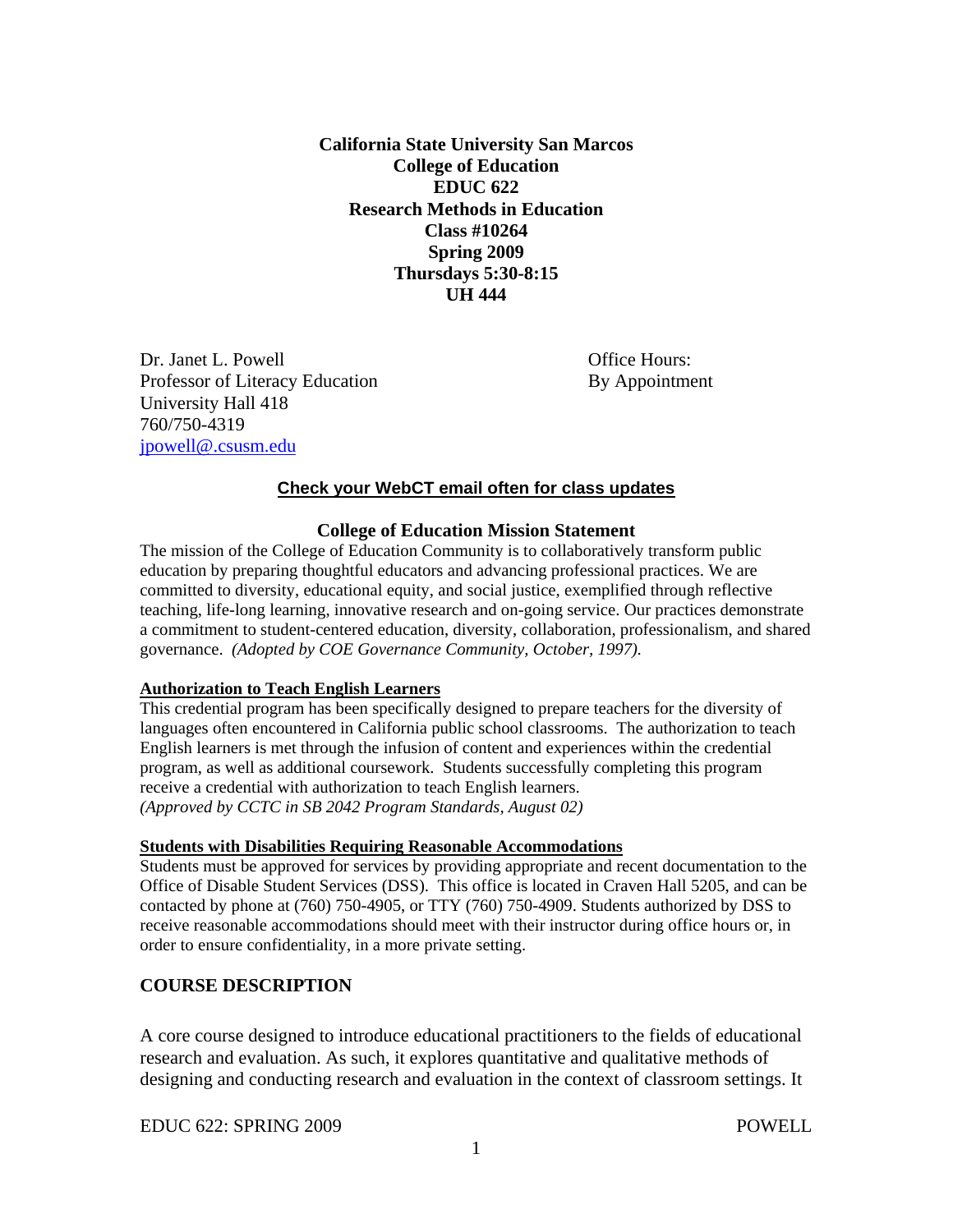further examines measurement, assessment, common statistical techniques and methods for critiquing research and program evaluation studies.

## **OBJECTIVES**

Students will increase their:

- ability to critique education research
- understanding of various research methodologies
- knowledge of education research
- skills in planning research; and
- ability to summarize and interpret research.

## **TEXTBOOKS**

American Psychological Association. (2001). *Publication manual of the American* 

*Psychological Association,* (5<sup>th</sup> ed.). Washington D.C.: Author..

Johnson, B. & Christensen, L. (2004). *Educational research*, (2<sup>nd</sup> ed.)..

New York: Pearson Education.

## **ASSIGNMENTS:**

## **1. ATTENDANCE & PARTICIPATION 100 POINTS You are expected to arrive on time, be a good listener, participant, and be prepared for class. Points for overall attendance and participation will be determined at the end of the semester.**

## **COE Attendance Policy**

*Due to the dynamic and interactive nature of courses in the College of Education, all students are expected to attend all classes and participate actively. At a minimum, students must attend more than 80% of class time, or student may not receive a passing grade for the course at the discretion of the instructor. Individual instructors may adopt more stringent attendance requirements. Should the student have extenuating circumstances, s/he should contact the instructor* 

A good student is one who adheres to standards of dependability and promptness. If you miss more than two class sessions or are late (or leave early) for more than three sessions, you cannot receive an A. If you miss more than three class sessions you cannot receive a B. After two weeks, late assignments will be given a zero. If you have extraordinary circumstances in your life which will impact completing your assignments, please let me know. I want you to be able to stay in school and succeed. If you have any questions or concerns, please feel free to come in and speak with me about them.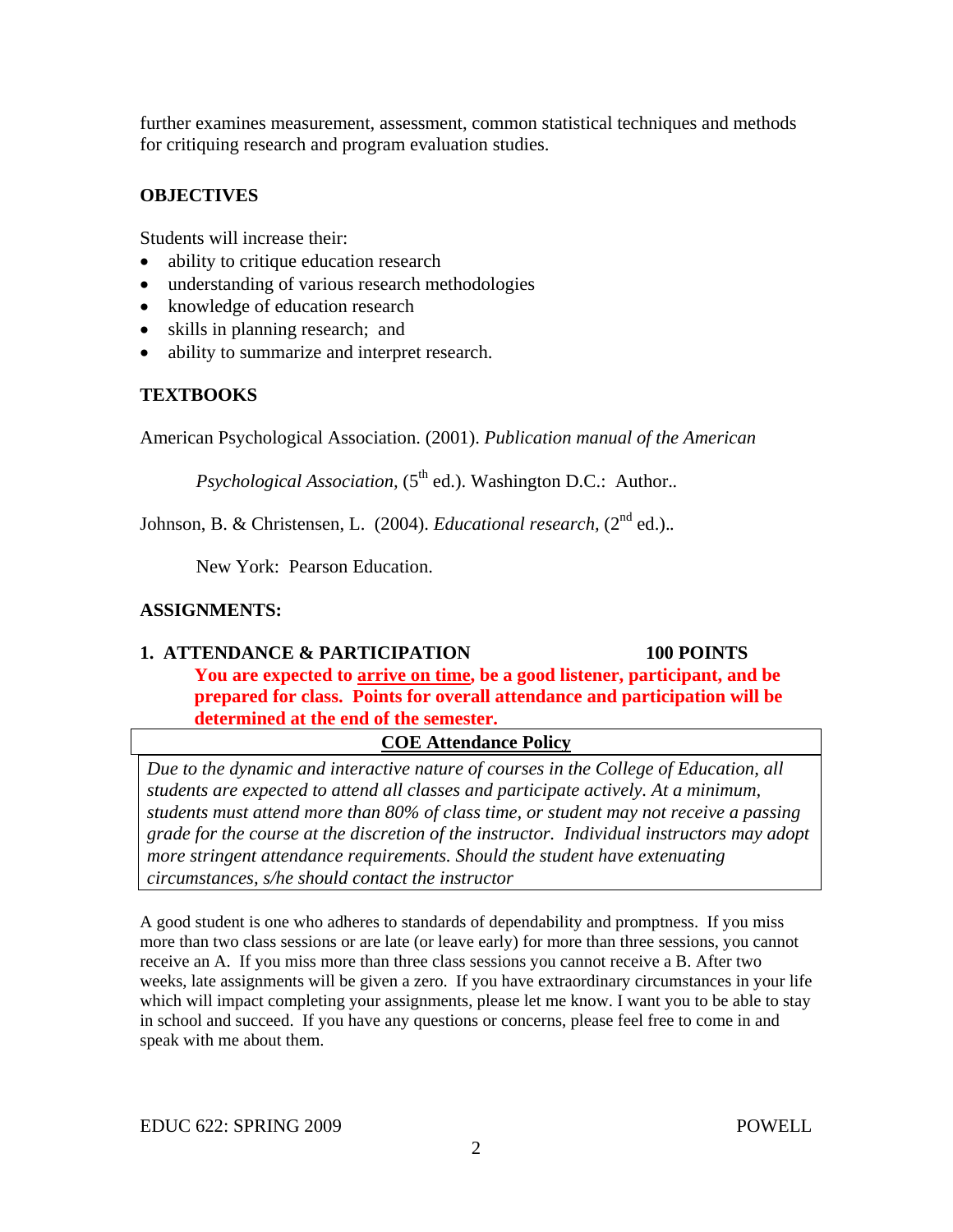## **2. RESEARCH PROPOSAL 300 POINTS**

The final paper assignment is to write or revise *draft*s of a research proposal in the form of the first three chapters of a thesis in *APA format.* You will also give a 10 minute presentation of your paper *highlighting the methodology (Chapter Three)* at the end of the semester. The first draft of each chapter must be peer reviewed by two classmates before a review by the professor.

## **Guidelines:**

## **All University Writing Requirement**

Every course at the university must have a writing requirement of at least 2500 words.

### CHAPTER ONE **INTRODUCTION**

This chapter will define the research focus. Clearly state your question and sub-questions and explain what you hope to accomplish. Definitions of terms must be very clear. Do not assume that your reader knows what you mean when you use educational jargon.

Criteria:

- Are terms and definitions clear?
- Is the question *very* clear? Do you understand exactly what the author hopes to find?
- Is the chapter written in present tense? (With the exception of citations of other research; use past tense or present perfect tense for these--see APA)

## CHAPTER TWO REVIEW OF THE LITERATURE

This chapter will put the research in context with what is already known. Review what is currently known (and not known) about the issue. Where is the field in terms of what is happening with the topic? The review of the literature puts the research in perspective and lets the reader know why the question is of significance. It also provides a *critical analysis* of the research. *You must have at least 15 relevant peer reviewed articles for this draft, 20 references total.* 

## Criteria:

- Is all the research discussed relevant to the question presented in Chapter One?
- provide information on the methodology, subjects, and conclusions of each article? Did the author mention strengths and weaknesses of the research? • Do you understand the essential elements of the each article cited? Did the author
- Are the majority of the articles from professional, peer reviewed journals?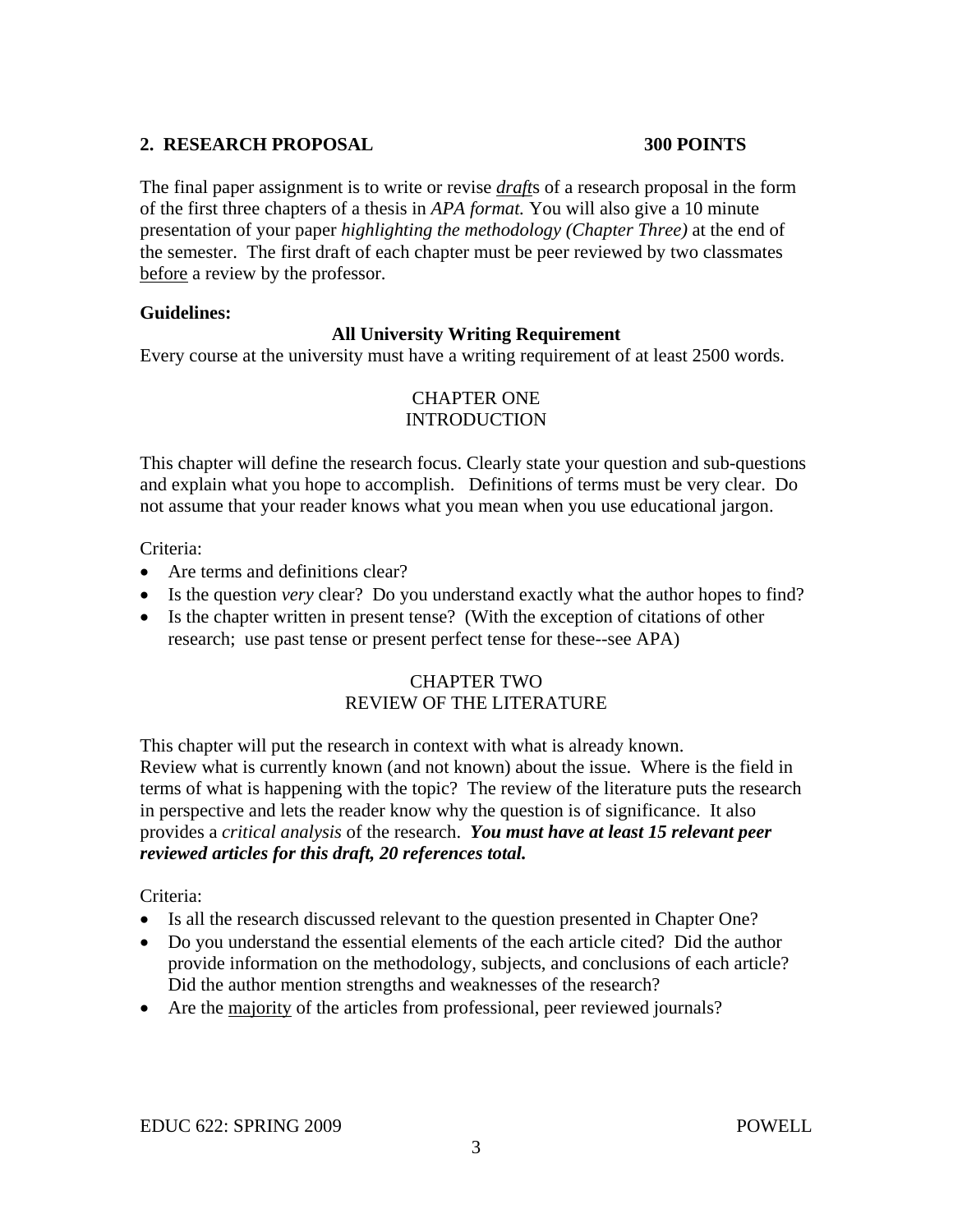## CHAPTER THREE METHODOLOGY

This chapter describes the research design and data collection. How will the research be conducted? Why did you select that design? What must be done in order for you to accomplish your goals? In the introduction to this chapter, cite the textbook identifying the methodology you have selected and a clear rationale for using that methodology.

Criteria:

- Are descriptions of the methodology specific enough that someone could replicate?
- Is it clear who did what and when? Is it clear how these decisions were made?
- Whenever possible, did the author use examples of classroom scenarios, student work, teacher lesson plans, etc.?
- Is the chapter written in future tense?
- Think about how well the chapter holds together. Does it all seem relevant and necessary? Could any parts be cut?
- Does it all make sense? What needs clarification?
- Is there a clear and easy to follow organization? Are large pieces of text broken up with subheadings? Are the subheadings indicative of the content?
- Is there a summary and/or a concluding paragraph? This should be a transition to what will follow.
- Are all necessary terms defined? (Assume someone familiar with education will be the reader, but do not assume that they will understand all professional jargon).
- Did the author use spell check?
- Did the author cite properly? Are all citations in the reference page? Anything that is quoted needs a page number. Quotes longer than five lines are set apart by indenting both margins.
- Are there too many or too few quotes? Most times it is preferable to paraphrase and then cite an author.
- As much as possible, did the author find the original source and cite them (rather than citing what someone else cited). However, if the author used a secondary source, did he or she follow the guidelines?
- Did the author use proper tense? APA suggests different tenses for different chapters. The main thing to remember is to be consistent within chapters.

## **3. IRB PROPOSAL DRAFT**

### **50 POINTS**

Complete the Institutional Review Board Exempt Form. Directions will be given in class.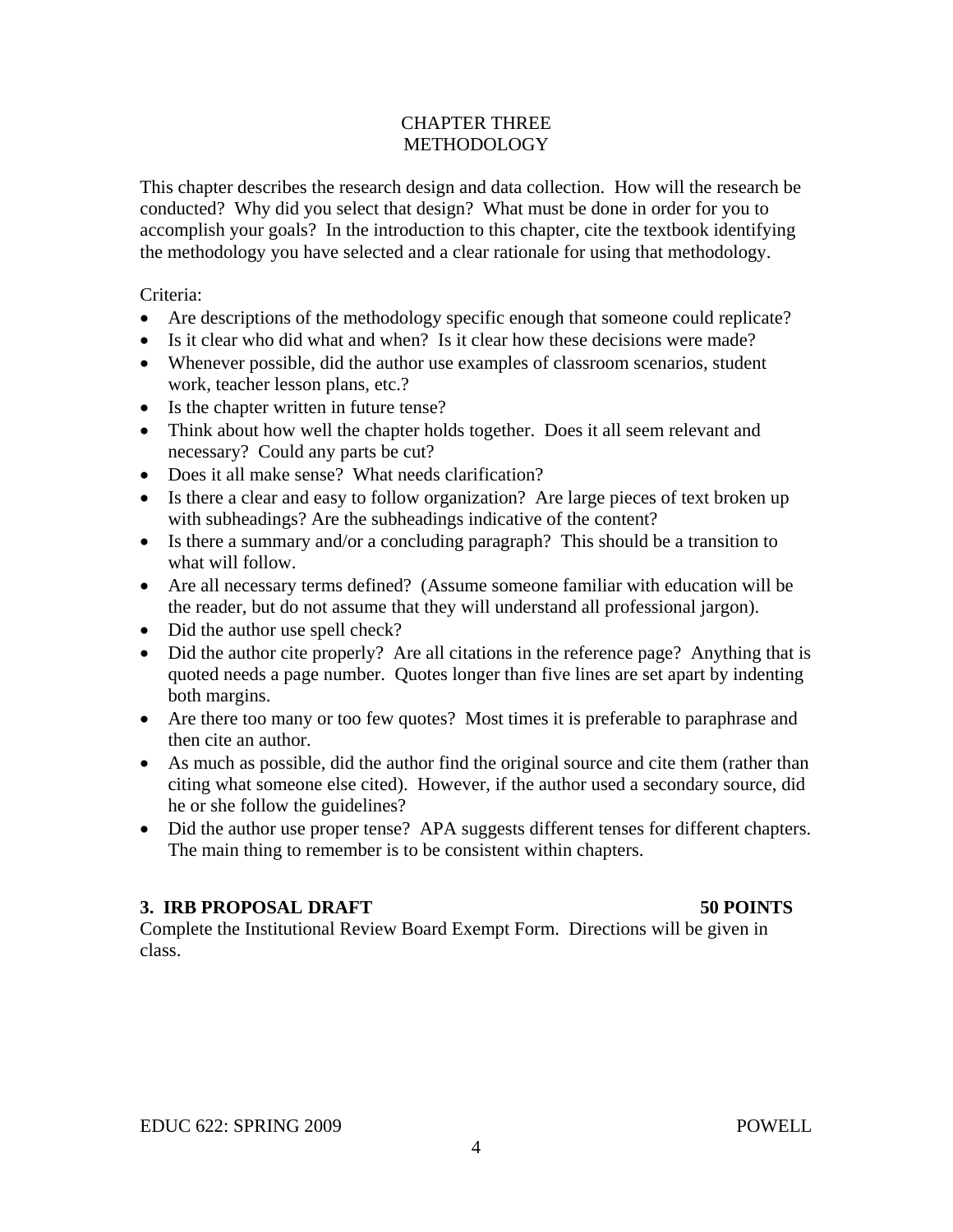#### **RESEARCH PROPOSAL RUBRIC**

|                                            | <b>Chapter 1</b> | Chapter 2 | Chapter 3 |
|--------------------------------------------|------------------|-----------|-----------|
|                                            | 100              | 100       | 100       |
| Organization (20)                          |                  |           |           |
| <b>Completeness (20)</b>                   |                  |           |           |
| Clarity (20)                               |                  |           |           |
| Relevance (20)                             |                  |           |           |
| <b>Conventions (20)</b><br>(including APA) |                  |           |           |

**Total Score \_\_\_\_\_** 

#### **Grading Scale (based on percentages of the 400 points):**

| 100-94 | A            |
|--------|--------------|
| 93-91  | $A -$        |
| 90-88  | $B+$         |
| 87-84  | <sub>R</sub> |
| 83-81  | В-           |
| 80-71  | C            |

#### **Late Papers:**

**Late papers will lose points for each day they are past due. The reading of the drafts is a courtesy to you. If you fail to turn in drafts by the dates given you may lose the benefit of my feedback before you submit your final paper.** 

## **APA FORMAT: You will be expected to follow APA format; following are some helpful page numbers:**

|                           | 5 <sup>th</sup> Edition |
|---------------------------|-------------------------|
| Title page                | p. 10, 306              |
| Levels of headings        | p. 113, 307-8           |
| Page numbers & headers    | p. 12, 288              |
| Writing numbers           | p. 122                  |
| Citations in text         | p. 207-214              |
| <b>Block Quotes</b>       | p. 121, 117-119         |
| <b>Secondary Sources</b>  | p. 245                  |
| <b>Electronic Sources</b> | p. 268-281              |
| Reference Page            | p. 215-281, 313         |
| Appendixes                | p. 326                  |
|                           |                         |

#### EDUC 622: SPRING 2009 POWELL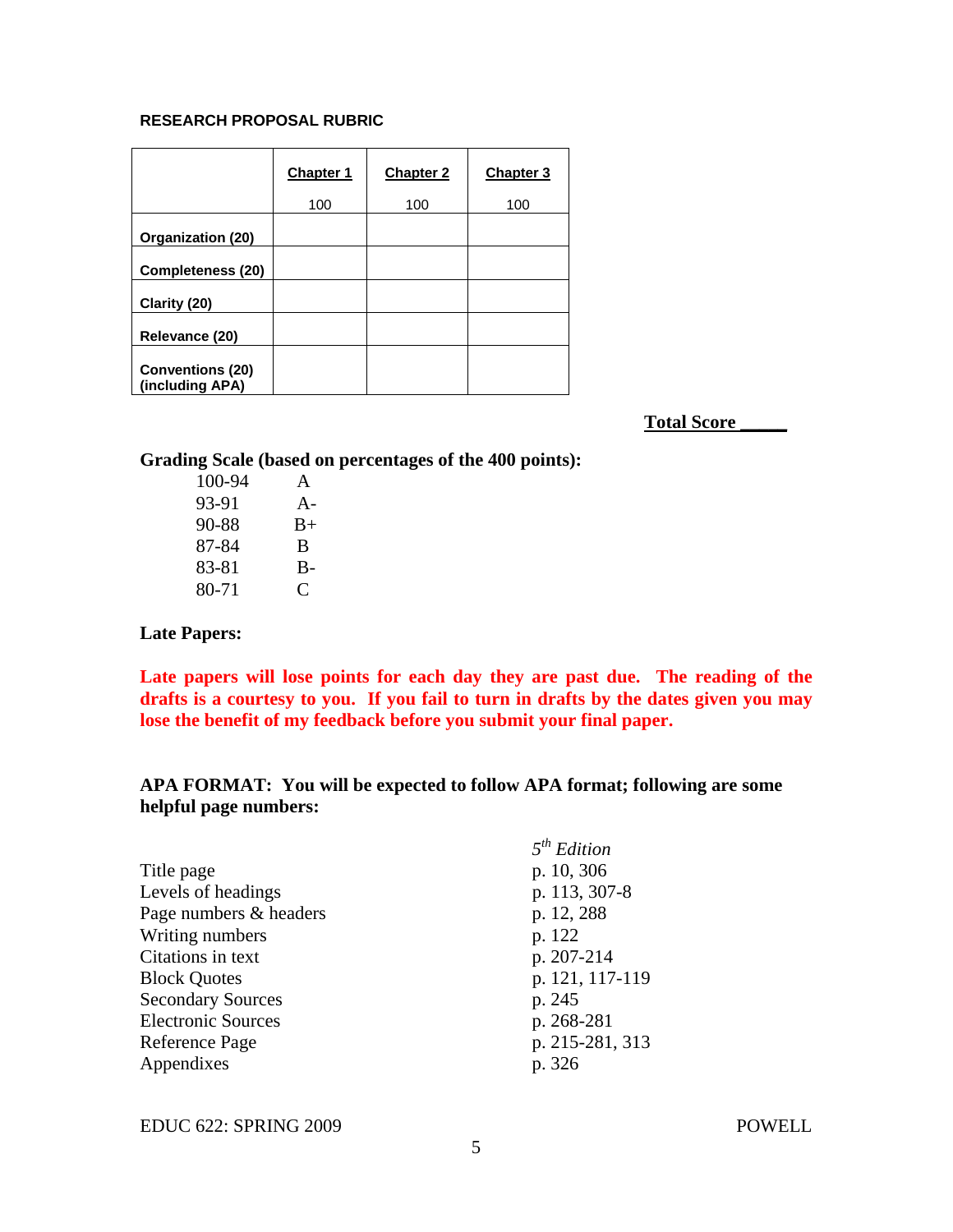### **Helpful Websites:**

http://www.csusm.edu/research/IRB.htm Guidelines for Institutional Review Board (IRB): (use the exempt form)

http://www.csusm.edu/rgsip/graduate\_studies/thesis\_project.htm<br>CSUSM Library: <u>http://library.csusm.edu/</u> CSUSM Thesis Information:

CSUSM Library: http://library.csusm.edu/

### **CSUSM Academic Honesty Policy**

"Students will be expected to adhere to standards of academic honesty and integrity, as outlined in the Student Academic Honesty Policy. All written work and oral presentation assignments must be original work. All ideas/materials that are borrowed from other sources must have appropriate references to the original sources. Any quoted material should give credit to the source and be punctuated with quotation marks.

Students are responsible for honest completion of their work including examinations. There will be no tolerance for infractions. If you believe there has been an infraction by someone in the class, please bring it to the instructor's attention. The instructor reserves the right to discipline any student for academic dishonesty in accordance with the general rules and regulations of the university. Disciplinary action may include the lowering of grades and/or the assignment of a failing grade for an exam, assignment, or the class as a whole."

Incidents of Academic Dishonesty will be reported to the Dean of Students. Sanctions at the University level may include suspension or expulsion from the University.

### **Plagiarism:**

As an educator, it is expected that each student will do his/her own work, and contribute equally to group projects and processes. Plagiarism or cheating is unacceptable under any circumstance. If you are in doubt about whether your work is paraphrased or plagiarized see the Plagiarism Prevention for Students website http://library.csusm.edu/plagiarism/index.html. If there are questions about academic honesty, please consult the University catalog.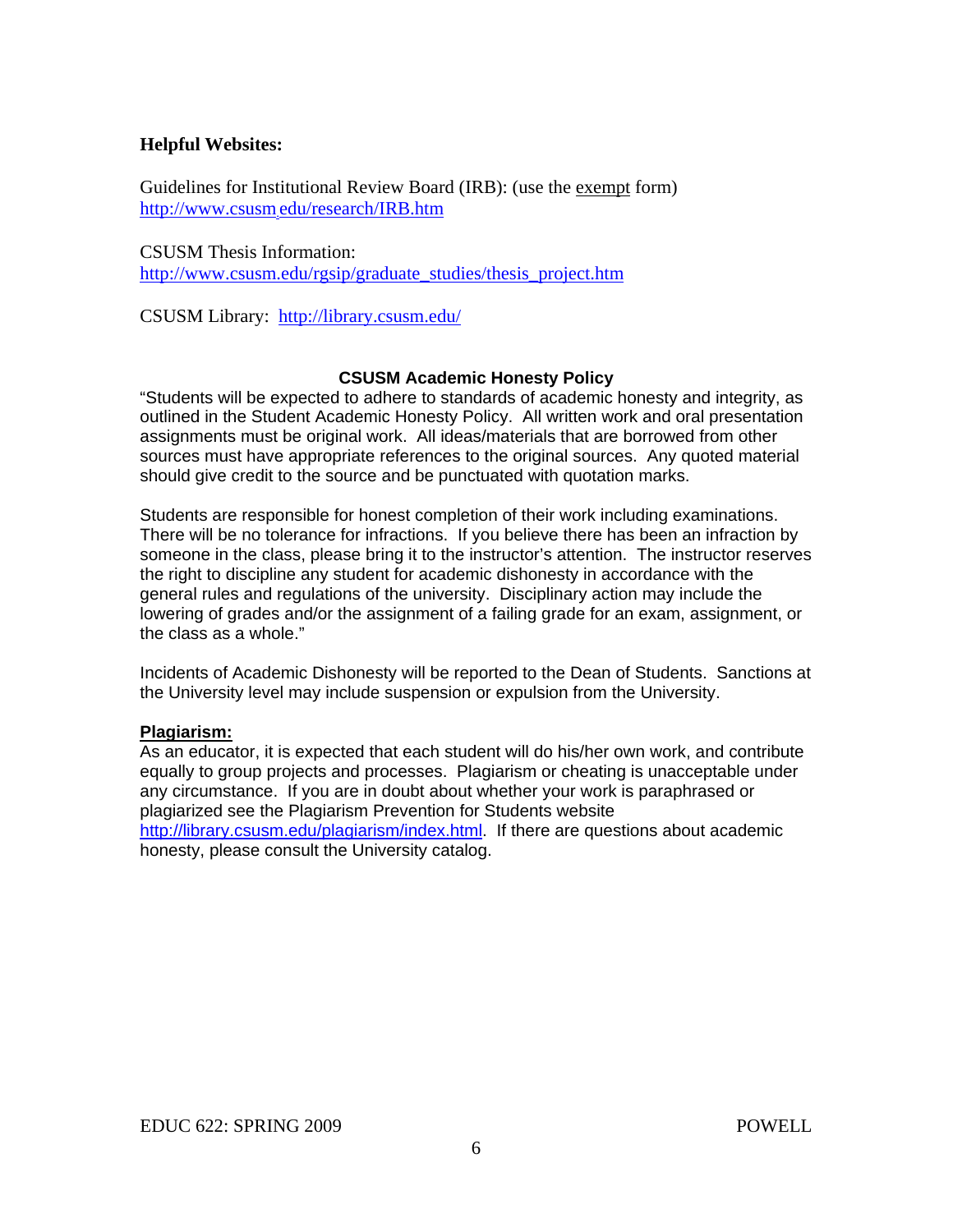# EDUC 622 Spring 2009 Tentative Schedule

| <b>DATES</b> | <b>TOPIC</b>                        | <b>DUE</b>                                                    |
|--------------|-------------------------------------|---------------------------------------------------------------|
| $1-22$       | <b>Introductions and Course</b>     |                                                               |
|              | Overview                            |                                                               |
|              | <b>Question Development</b>         |                                                               |
|              | Writing the Research Proposal       |                                                               |
|              | CH 1 Introduction to                |                                                               |
|              | <b>Educational Research</b>         |                                                               |
| $1-29$       | CH 3 Developing Research            | * Post an introduction and picture on WEB CT.                 |
|              | <b>Questions and Proposal</b>       | * Five Possible Research Questions in Order of                |
|              | Preparation                         | Interest                                                      |
|              | Form Peer Writing Groups            |                                                               |
| $2 - 5$      | <b>Finding Referred Journal</b>     | *Final Question                                               |
|              | References Electronically           |                                                               |
|              | <b>Meet in KEL 3400</b>             |                                                               |
|              | (Toni Olivas)                       |                                                               |
| $2 - 12$     | CH 18 Preparation of the            | * Submit your (tentative) Thesis Chair's name                 |
|              | <b>Research Report</b>              | $*1st$ Draft CH 1 with cover and reference pages to           |
|              | CH 2 Quantitative, Qualitative,     | peers. CH 1 should be 3-4 pages.                              |
|              | and Mixed Research                  |                                                               |
| $2-19$       | NO CLASS - INDIVIDUAL               | $2nd$ Draft CH 1 with cover and reference pages to            |
|              | <b>CONFERENCES</b>                  | Powell                                                        |
|              | <b>AVAILABLE BY</b>                 |                                                               |
|              | <b>APPOINTMENT</b>                  |                                                               |
| $2 - 26$     | CH 11 Non-experimental              | * Annotated Bibliography of 20 possible                       |
|              | <b>Quantitative Research</b>        | references (at least 15 must be from <i>peer</i>              |
|              | CH 5 Standardized                   | <i>reviewed</i> journals).                                    |
|              | <b>Measurement and Assessment</b>   |                                                               |
|              | <b>CH 15 Descriptive Statistics</b> |                                                               |
|              |                                     |                                                               |
| $3 - 5$      | CH 12 Qualitative Research          |                                                               |
|              | CH 17 Data Analysis in              |                                                               |
|              | Qualitative Research                |                                                               |
| $3-12$       | CH 14 Mixed Method and              |                                                               |
|              | <b>Mixed Model Research</b>         |                                                               |
|              | CH 6 Methods of Data                |                                                               |
|              | Collection                          |                                                               |
| $3-19$       | <b>IRB</b> Presentation             | $*1st$ Draft CH 2 with cover and reference pages to           |
|              | (Linda Collins)                     | peers. You must have a minimum of 12 citations in             |
|              | <b>CH 4 Research Ethics</b>         | this chapter with at least 10 from referred journals.         |
|              |                                     | This chapter should be about 10 pages.                        |
|              | <b>NO CLASS - INDIVIDUAL</b>        | *2 <sup>nd</sup> Draft CH 2 with cover and reference pages to |
| $3 - 26$     | <b>CONFERENCES</b>                  | Powell                                                        |
|              |                                     |                                                               |
|              | <b>AVAILABLE BY</b>                 |                                                               |
|              | <b>APPOINTMENT</b>                  |                                                               |